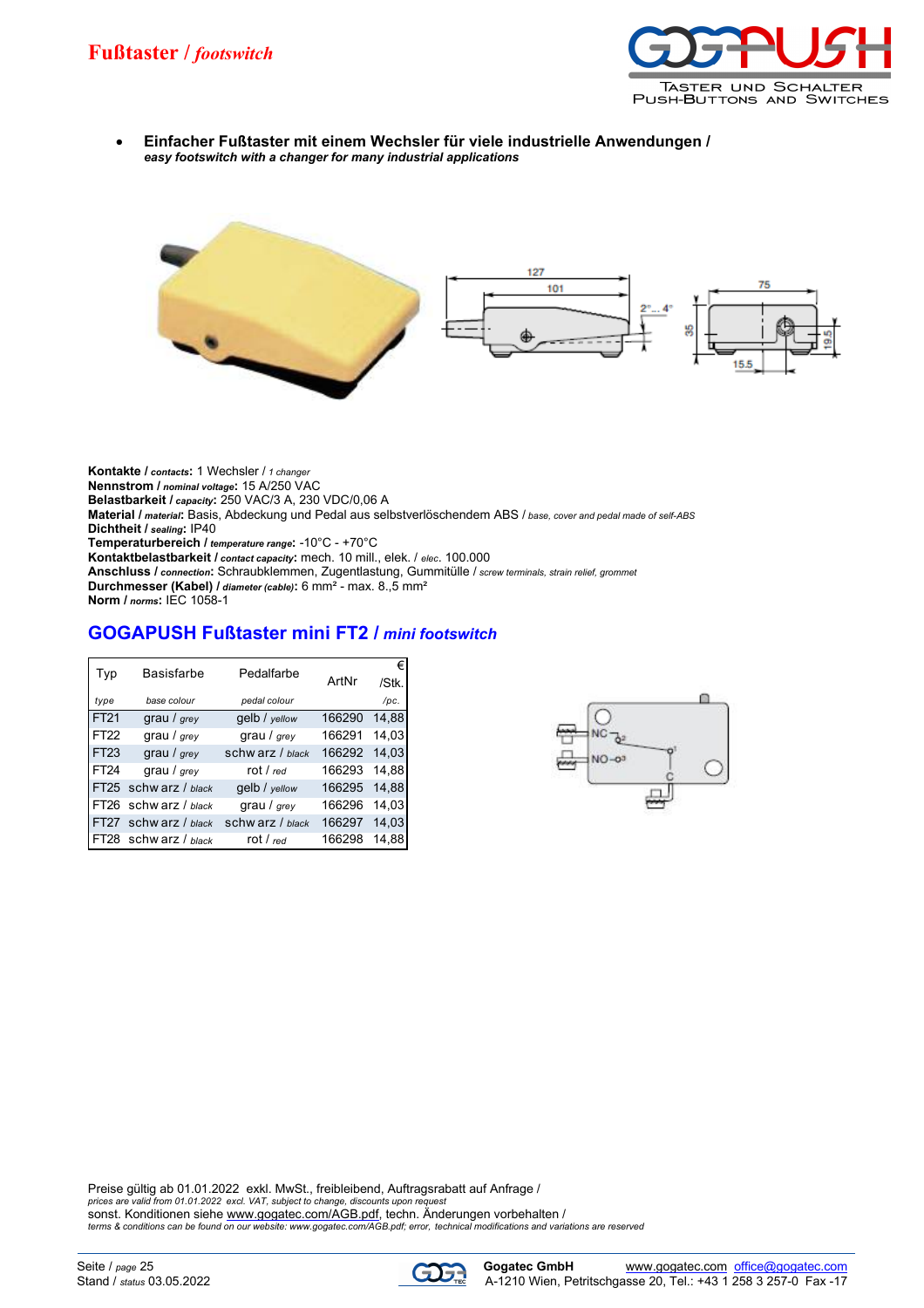# **Fußtaster /** *footswitch*





**Pedalverriegelung: Erst durch Zurückdrücken des Sperrhebels mit dem Schuh wird das Pedal zur Betätigung freigegeben. So ist eine ungewollte Betätigung auch bei starken Erschütterungen durch unsachgemäße Handhabung ausgeschlossen./**

*Pedal lock: Only by pushing back the locking lever with the shoe is released the pedal to actuate. So an unwanted operation by strong vibrations through mishandling is excluded.*

### **Devices**

### 1: Free movement of the lever





The lever can be actuated without any particular device.

#### 2: Movement of the lever dependent of the safety device notch







The pedal can be actuated only by lowering the safety lever fully inserting the foot, thus preventing any accidental actuation.

### 3: Device to maintain the lever in lowered position



By pushing the lever the contact switches and the lever remains locked in lowered position.





# 4: Free movement with two-stage actuating force





By applying a light pressure F1 on the lever, the first contact block will be actuated while the second keeps in state.

Push the locking device in order to unlock the

Once you release the lever the contacts return to

An higher pressure F2 on the lever will switch also the second contact block.

#### 5: With safety device notch and two-stage actuating force

Same as above but the pedal can be actuated only by completely inserting the foot in the device.



and and Pill

pedal actuator.

their initial position.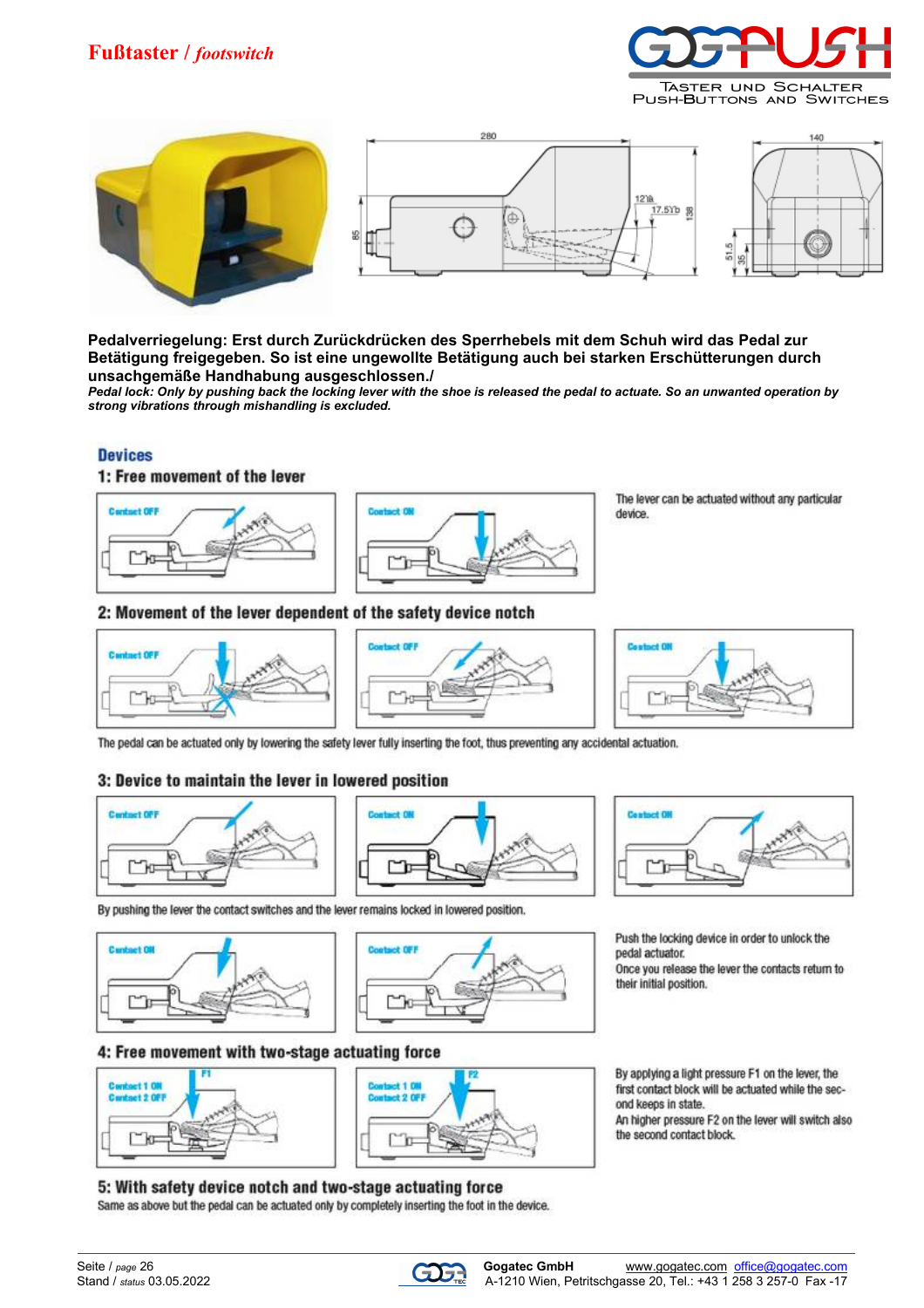

PUSH-BUTTONS AND SWITCHES

**Nennstrom /** *nominal voltage***:** 10 A/250 VAC **Belastbarkeit /** *capacity***:** AC-15: 24 V/10 A, 230 V/3,1 A, 400 V/1,8 A DC-13: 24 V/2,8 A, 230 V/0,27 A; A 600 & Q 600 - UL/CSA **Dichtheit /** *sealing***:** IP65 **Temperaturbereich /** *temperature range***:** -10°C - +70°C **Kontakte /** *contacts***:** schnappend (auch als slow-Kontakt erhältlich) / *snapping (also as slow contact action deliverable)* **Kontaktbelastbarkeit /** *contact capacity***:**

siehe AC-15 und DC-13, mech, 30 mill. /

*see AC-15 and DC-13, mech. 30 mill.* **Anschluss /** *connection***:** Kunststoffverschraubung M20 / *plastic gland M20* **Schraubklemmen /** *screw terminal***:** 0,75 – 2,5 mm² **Norm /** *norms***:** IEC 947-5-1

#### AC-15 - Snap action



| DC-13   |         | <b>Snap action</b>                                               | <b>Slow action</b> |  |  |
|---------|---------|------------------------------------------------------------------|--------------------|--|--|
|         |         | Power breaking for a durability<br>of 5 million operating cycles |                    |  |  |
| Voltage | 24 V I  | 9.5 W                                                            | 12 W               |  |  |
| Voltage | 48 V I  | 6.8 W                                                            | 9 W                |  |  |
| Voltage | 110 V I | 3.6W                                                             | 6 W                |  |  |

#### **GOGAPUSH FT1 ABS Kunststoffgehäuse /** *footswitch ABS plastic housing* **Material Basis, Abdeckung und Pedal** */ material base, cover and pedal***:** Schockfestes ABS / *shock resistant ABS*

|      |                      |                  |                    | <b>Material Dasis, Abuschung und I suu</b> l/material base, cover and pedal. Och locklostos ADO / sh |                |       |
|------|----------------------|------------------|--------------------|------------------------------------------------------------------------------------------------------|----------------|-------|
| Typ  | Farbe                | <b>Funktion</b>  | Sperrhebel         | Kontakte                                                                                             | Art.Nr.        |       |
|      |                      |                  |                    |                                                                                                      |                | /Stk. |
| tvpe | colour               | function         | safety lever       | contacts                                                                                             | part no.       | /pc.  |
|      | FT11GE gelb - yellow | Taster / groping | $ a / \text{yes} $ | $1S+1O$ / $1NC+1NO$                                                                                  | 166282GE 39.79 |       |



## **GOGAPUSH FT1-V0 Kunststoffgehäuse /** *footswitch plastic housing*

**Material Basis, Abdeckung und Pedal** */ material base, cover and pedal***:** Polycarbonate/ABS-V0 – UL/CSA/IMQ selbstverlöschend / *self-extinguishing*

| Typ              | Farbe     | Funktion        | Sperrhebel    | Kontakte          | Art Nr.     | €<br>/Stk. |
|------------------|-----------|-----------------|---------------|-------------------|-------------|------------|
| type             | colour    | function        | safety lever  | contacts          | part no.    | /pc.       |
| FT10GE-V0        |           |                 | nein / $no$   | 1S+1Ö / 1NO+1NC   | 166280V0GE  | 42,75      |
| FT20GE-V0        |           | <b>Taster</b>   | $nein$ / $no$ | 2S+2Ö / 2NO+2NC   | 166281V0GE  | 49,90      |
| FT11GE-V0        |           | groping         | $ja$ /yes     | 1S+1Ö / 1NO+1NC   | 166282V0GE  | 45,79      |
| FT21GE-V0        | gelb      |                 | ja / yes      | 2S+2Ö / 2NO+2NC   | 166283V0GE  | 53,00      |
| <b>FS10GE-V0</b> | yellow    | <b>Schalter</b> | $nein$ / $no$ | 1S+1Ö / 1NO+1NC   | 166284V0GE  | 45,79      |
| <b>FS20GE-V0</b> |           | latching        | $nein$ / no   | 2S+2Ö / 2NO+2NC   | 166285V0GE  | 53,00      |
| FDT20GE-V0       |           | Doppeltaster    | $nein$ / $no$ | 2S+2Ö / 2NO+2NC   | 166286V0GE  | 56,10      |
| FDT21GE-V0       |           | double latching | $ja$ /yes     | 2S+2Ö / 2NO+2NC   | 166287V0GE  | 59,10      |
| FT10GR-V0        |           |                 | nein/no       | 1S+1Ö / 1NO+1NC   | 166280V0GR  | 42,75      |
| FT20GR-V0        |           | <b>Taster</b>   | $nein$ / $no$ | 2S+2Ö / 2NO+2NC   | 166281V0GR  | 49,90      |
| FT11GR-V0        |           | groping         | $ja$ /yes     | 1S+1Ö / 1NO+1NC   | 166282V0GR  | 45,79      |
| <b>FT21GR-V0</b> | grau      |                 | $ja$ /yes     | 2S+2Ö / 2NO+2NC   | 166283V0GR  | 53,00      |
| <b>FS10GR-V0</b> | grey      | <b>Schalter</b> | $nein$ / $no$ | 1S+1Ö / 1NO+1NC   | 166284V0GR  | 45,79      |
| <b>FS20GR-V0</b> |           | latching        | $nein$ / $no$ | 2S+2Ö / 2NO+2NC   | 166285V0GR  | 53,00      |
| FDT20GR-V0       |           | Doppeltaster    | $nein$ / $no$ | 2S+2Ö / 2NO+2NC   | 166286V0GR  | 56,10      |
| FDT21GR-V0       |           | double latching | $ja$ /yes     | 2S+2Ö / 2NO+2NC   | 166287V0GR  | 59,10      |
| FT10RT-V0        |           |                 | $nein$ / $no$ | $1S+1Ö / 1NO+1NC$ | 166280V0RT  | 42,75      |
| FT20RT-V0        |           | <b>Taster</b>   | $nein$ / $no$ | 2S+2Ö / 2NO+2NC   | 166281V0RT  | 49,90      |
| FT11RT-V0        |           | groping         | $ja$ /yes     | 1S+1Ö / 1NO+1NC   | 166282V0RT  | 45,79      |
| FT21RT-V0        | rot       |                 | ja / yes      | 2S+2Ö / 2NO+2NC   | 166283V0RT  | 53,00      |
| FS10RT-V0        | red       | <b>Schalter</b> | $nein$ / $no$ | 1S+1Ö / 1NO+1NC   | 166284V0RT  | 45,79      |
| FS20RT-V0        |           | latching        | $nein$ / $no$ | 2S+2Ö / 2NO+2NC   | 166285V0RT  | 53,00      |
| FDT20RT-V0       |           | Doppeltaster    | $nein$ / $no$ | 2S+2Ö / 2NO+2NC   | 166286V0RT  | 56,10      |
| FDT21RT-V0       |           | double latching | $ja$ /yes     | 2S+2Ö / 2NO+2NC   | 166287V0RT  | 59,10      |
| FT10RTO-V0       |           |                 | $nein$ / $no$ | 1S+1Ö / 1NO+1NC   | 166280V0RTO | 48,03      |
| FT20RTO-V0       |           | <b>Taster</b>   | $nein$ / $no$ | 2S+2Ö / 2NO+2NC   | 166281V0RTO | 55,30      |
| FT11RTO-V0       | rot OFFEN | groping         | $ja$ /yes     | 1S+1Ö / 1NO+1NC   | 166282V0RTO | 51,20      |
| FT21RTO-V0       | red OPEN  |                 | ja / yes      | 2S+2Ö / 2NO+2NC   | 166283V0RTO | 58,40      |
| FS10RTO-V0       |           | <b>Schalter</b> | $nein$ / $no$ | 1S+1Ö / 1NO+1NC   | 166284V0RTO | 51,20      |
| FS20RTO-V0       |           | latching        | nein/no       | 2S+2Ö / 2NO+2NC   | 166285V0RTO | 58,40      |

**Auch mit M12-Stecker lieferbar /**  *also available with M12 plug*





**Für Not-Aus /**  *for emergency OFF*

Preise gültig ab 01.01.2022 exkl. MwSt., freibleibend, Auftragsrabatt auf Anfrage /<br>prices are valid from 01.01.2022 excl. VAT, subject to change, discounts upon request<br>sonst. Konditionen siehe <u>www.gogatec.com/AGB.pdf</u>

*terms & conditions can be found on our website:<www.gogatec.com/AGB.pdf; error,> technical modifications and variations are reserved*